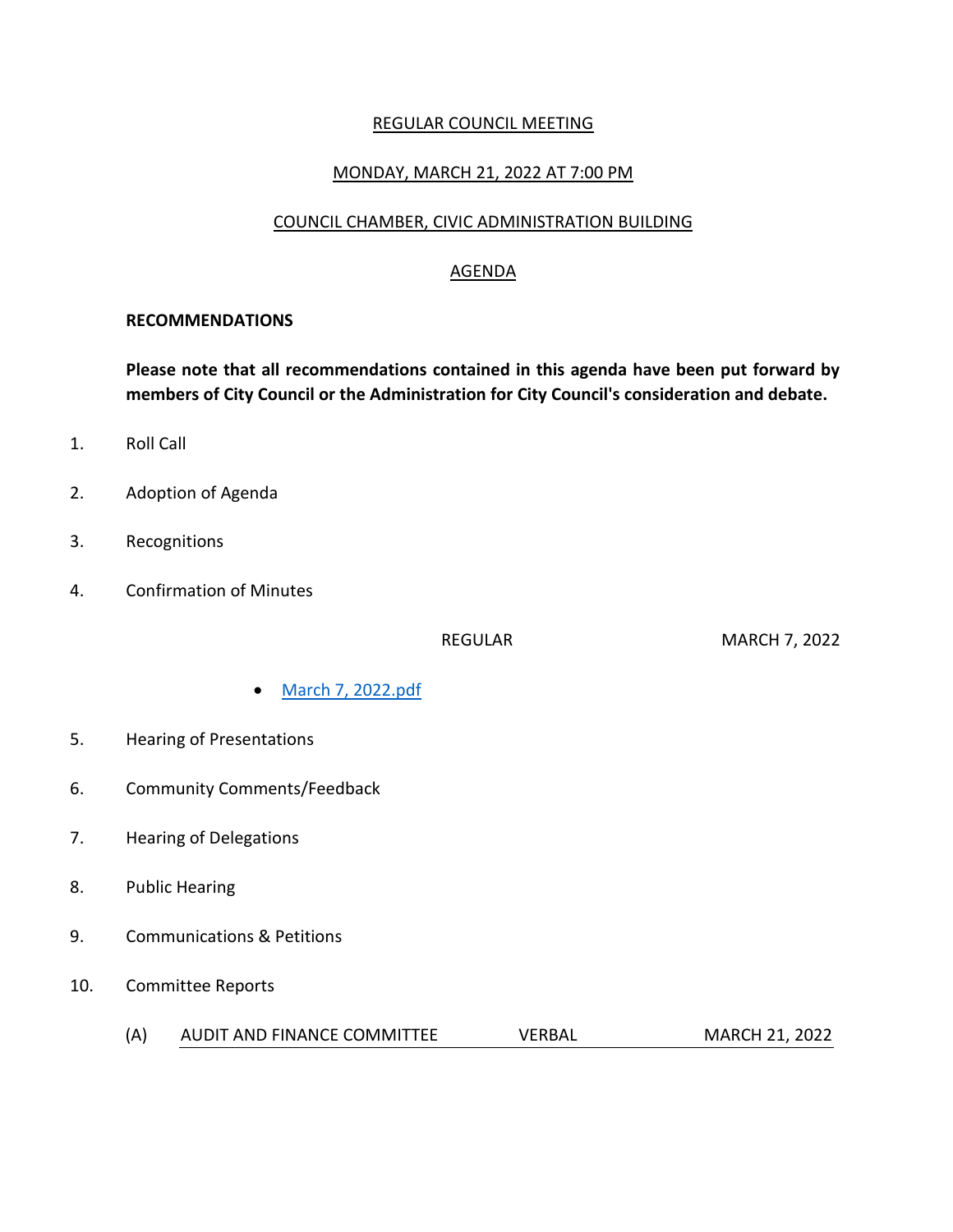# (C) DOWNTOWN WELLNESS & SAFETY TASK FORCE VERBAL MARCH 21, 2022

- 11. Enquiries
- 12. Announcements
- 13. General Business
	- (A) APPOINTMENTS TO THE PLANNING COMMISSION

## (B) APPOINTMENTS TO THE BRANDON DOWNTOWN DEVELOPMENT CORPORATION

## (C) APPOINTMENT OF THE SENIOR ELECTION OFFICIAL

That Heather Ewasiuk be appointed as the Senior Election Official for the City of Brandon to fulfill all obligations outlined in The Municipal Councils and School Boards Elections Act.

[Appointment of Senior Election Official.pdf](https://paperlesscouncil.brandon.ca/attachments/A_2022/GEN_BOZQRGXJLXACIUINDDPXJLVAGODNNSVOPPJUEJLKKXAIGHNDMIR_Appointment%20of%20Senior%20Election%20Official.pdf)

### (D) CONCEPTUAL REDESIGN OF THE LIBRARY/ARTS BUILDING

That the conceptual redesign of the library/arts building attached to the report of the Director of the Planning & Buildings Department dated February 17, 2022 be accepted.

[Conceptual Redesign of Library Arts Building.pdf](https://paperlesscouncil.brandon.ca/attachments/A_2022/GEN_XMVBYRHEZSTEMOUZCDMVZMOYWWIVJXIQZRGRKFSUMMONQUDKCIP_Conceptual%20Redesign%20of%20Library%20Arts%20Building.pdf)

### (E) 2021 FINANCIAL INFORMATION RETURN

That pursuant to Section 183(2) of The Municipal Act, the 2021 Financial Information Return (unaudited) be adopted.

[2021 Financial Information Return.pdf](https://paperlesscouncil.brandon.ca/attachments/A_2022/GEN_TSMPYGYTLDAOHYMLSEIOQJTKVGCFLYZXVXAFZFRZRVPBSITKAQL_2021%20Financial%20Information%20Return.pdf)